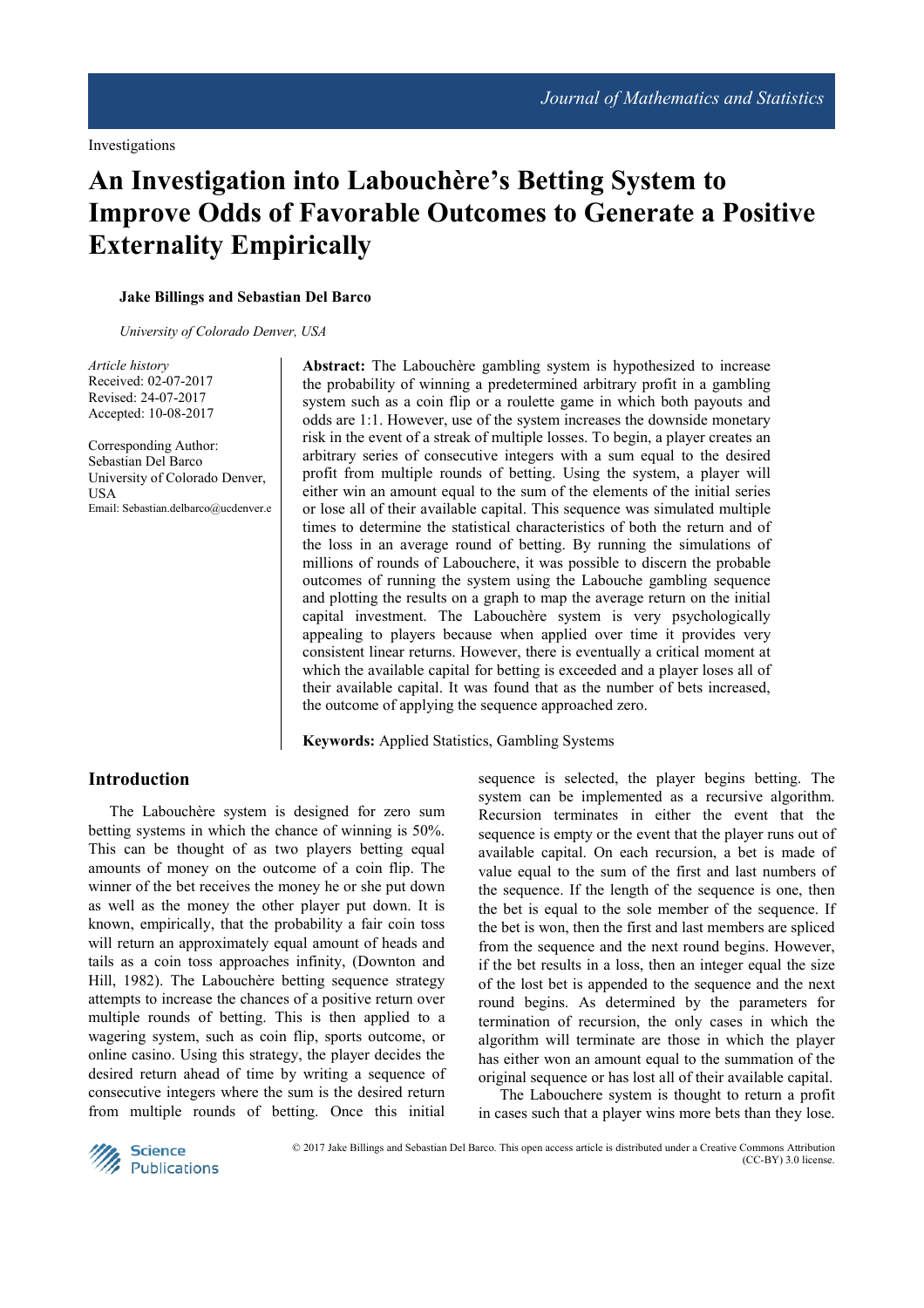(Downton, 1980). This logic is flawed as it perpetuates The Gambling Fallacy (Gray *et al*., 2012). It is not possible to improve betting outcomes through the use of a betting strategy. It is possible to profit from the use of this betting system. The system works by increasing bet size when farther from the desired return. As a result, the risk of a loss increases with the number of bets performed (Savaş and Patterson, 2007). The gambling strategy increases the stakes with every loss that is experienced (Schmidt and Winterhof, 2014). This results in a greater chance that the size of a bet will exceed a player's available capital as time passes. In other words, the probability of losing increases as more rounds are played. As the number of rounds played approaches infinity, the probability of a loss approaches one. Players implementing this strategy will continue until they have insufficient funds and therefore cannot play the game. Players experience gambler's fallacy hen implementing this strategy because this sequence strategy results in relatively few losses relative to the number of wins. However, this strategy amplifies the magnitude of the loss experienced which outweighs the moderate, although relatively consistent, wins that are experienced (Gray *et al*., 2012). This is indicative of the negative progressive system of the Labouchere sequence which facilitates losses and perpetuates the gambler's fallacy (Makri and Psillakis, 2016).

The algorithm continues until one of the following criteria for termination are met: The player can no longer bet due to insufficient funds or the sequence is empty. At the point of algorithmic termination, one of two outcomes has occurred. Either the player has lost all available capital or the player has profited by an amount equal to the summation of the original starting sequence. This bet must be reached unless the probability of a loss exceeds 2/3 or where  $\rho = 0.66$ (Downton and Hill, 1982). The fatal flaw of this betting system is that the loss will eventually exceed the gambler's available capital and thus will result in a complete loss. The purpose of this investigation was to determine the probabilistic outcome by testing empirical results via simulation of prolonged use of the Labouchère betting system.

# **Materials and Methods**

### *Implementation of Rand om Coin Flips in Python*

For the purpose of simulating rand om events in Python, getrand bits() function the rand om module was used. According to python documentation, the underlying entropy is extracted from the Mersenne Twister algorithm written in C, (Python Stand ard Library). It is worth noting that the rand om events used for simulation of millions of bets were acquired from a pseudo-rand om number generator. This implementation balanced computational efficiency, speed and practicality.

import rand om

*# Return a rand om boolean in order to simulate a coin flip.* 

*# This is approximately 50% odds.* 

*# The odds are not 50% on online betting sites. They typically take a "house advantage," so the odds are actually* 

*# similar to 49.95%.*   $def flip coin():$ 

return bool(rand om. getrand bits(1))

*Recursive Implementation of the Labouchere betting system in Python* 

*# Runs a simulation of the Labouchere betting system with a given starting sequence and* 

*balance.* 

*#* 

*# Returns the ending balance after running the system to completion and the number of bets it* 

*took* 

*# This is a recursive function. Each function call is one "round" of betting.* 

*# See:* 

*https://en.wikipedia.org/wiki/Labouch%C3%A8re\_syste m* 

def gamble(sequence, balance):

 *# If the sequence is empty, the labouchere system says that the round is over.* 

 *# End the recursion. This is essentially a win.* 

if len (sequence)  $\leq 1$  :

 *# Return 0 and the initial balance because no bet was made* 

return 0, balance

 *# If the sequence is of length 1, the bet is the number in the sequence. Otherwise, it is the first number* 

 *# added to the last number.* 

if len (sequence) is 1:

 $bet = sequence[0]$ 

else:

bet = sequence[ $0$ ] + sequence[ $-1$ ]

 *# You can't bet more money than you have (this isn't Wall Street), so* 

 *# betting more than the initial balance ends recursion. This is essentially a loss.* 

if bet > balance:

 *# Return 0 and the initial balance because no bet was made* 

return 0, balance

 *# If a rand om boolean is true, we won.* 

won = flip  $\cosh()$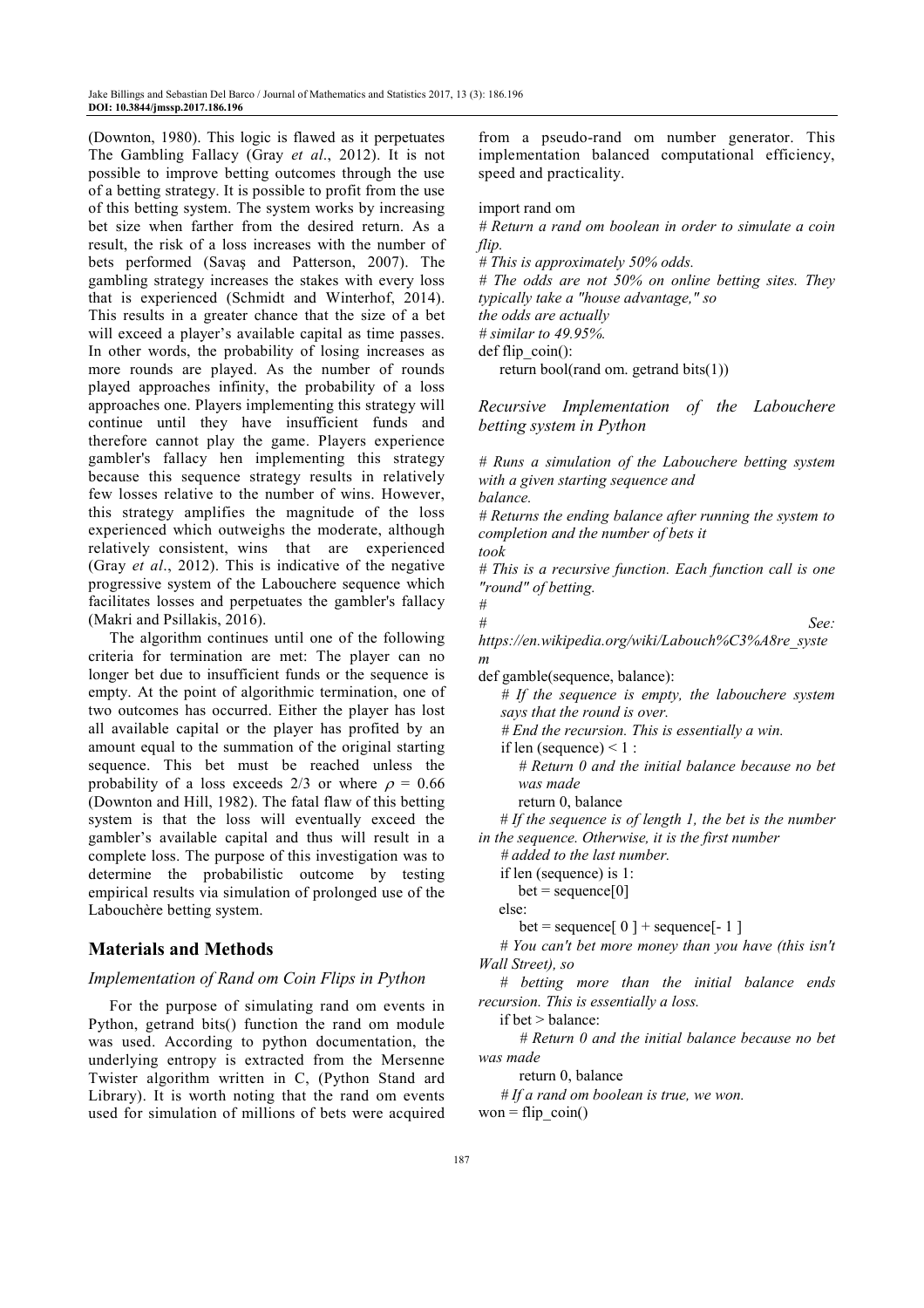*# Add or subtract from the balance based on the result of the bet and then play the next round.* 

 *# Labouchere states that the first and last numbers of the sequence are removed in the event of a win and the* 

 *# amount of the bet is added to the end of the sequence in the event of a loss.* 

if won:

bets, resulting\_balance = gamble(sequence[1: -1], balance + bet)

 *# Increment the number of bets because we made a one and return the resulting balance* 

return bets+ 1, resulting\_balance

else:

bets, resulting balance  $=$  gamble(sequence+[bet], balance-bet)

*# Increment the number of bets because we made a one and return the resulting balance* 

 $returnbets+ 1$ , resulting balance

The following are examples of the round sequences that were simulated 10,000 and 10,000,000 times:

> Example Round 1: Best Possible Case Initial Round: {\$1, \$2, \$3} Bet 1:  $$1 + $3 = $4$ *Assume Bet 1 is won.*  Total Profit: \$4

> > Sequence after Bet 1: {\$2} Bet 2: \$2 *Assume Bet 2 is won.*  Total Profit: \$6

Sequence after Bet 2: ∅ *Algorithm completes in 2 bets.* 

Example Round 2: Worst Possible Case Initial Round: {\$1, \$2, \$3} Bet 1:  $$1 + $3 = $4$ *Assume Bet 1 is lost.*  Total Loss: \$4

Sequence after Bet 1: {\$1, \$2, \$3, \$4} Bet 2:  $$1 + $4 = $5$ *Assume Bet 2 is lost.*  Total Loss: \$9

Sequence after Bet 2: {\$1, \$2, \$3, \$4, \$5} Bet 3:  $$1 + $5 = $6$ *Assume Bet 3 is lost.*  Total Loss: \$15

Sequence after Bet 3: {\$1, \$2, \$3, \$4, \$5, \$6} Bet 4:  $$1 + $6 = $7$ *Assume Bet 4 is lost.*  Total Loss: \$22

… Sequence after Bet ∞: {\$1, \$2, \$3, \$4, \$5, \$6 … \$∞} Bet ∞: \$∞ Total Loss: \$∞ *Algorithm does not complete if no bets are won*.

The algorithm will always end return a profit of \$6 if there is no limit to the size of the bet. The algorithm never completes until the profit is made. The profit is always equal to the sum of the original sequence:

 $$1 + $2 + $3 = $6$ 

In a practical setting, the algorithm will often halt because it exceeds the available funds of the player and is unable to make a bet. As a result, wealthier players are more likely to make a \$6 profit when running the algorithm. However, players risk losing the complete contents of their bank account since that is the only other case in white the algorithm will complete.

### *Implementation of the Bankroll Strategy in Python*

The bankroll strategy, also known as the Zimmerman Strategy, takes the aggregate of multiple rounds of Labouchere betting. Supposedly by making bets much smaller than one's bankroll, one can maximize the probability of winning because it is very unlikely that Labouchere will result in the loss of the entire bankroll all at once.

from labouchere importgamble *# After a round of Labouchere, if a balance is above a certain threshold, all money above that threshold is removed # from the bankroll as profit and it is never used for gambling again. # # sequence The initial sequence to use in every round of Labouchere # rounds The number of rounds of Labouchere to run # max\_balance The threshold above which profits are extracted from the bankroll (balance) # initial\_balance The initial size of bankroll (balance) to use*  def run\_bankroll\_strategy(sequence =  $[1, 2, 3]$ , rounds = 5, max balance  $= 6000$ , initial balance  $= 4000$ :  *# Calculate the initial bet that Labouchere will make*  initial bet = sequence  $[0]$ if len (sequence)  $> 1$ : initial bet + = sequence $[-1]$  *# Store the current balance in a variable*   $b$ alance  $=$  initial balance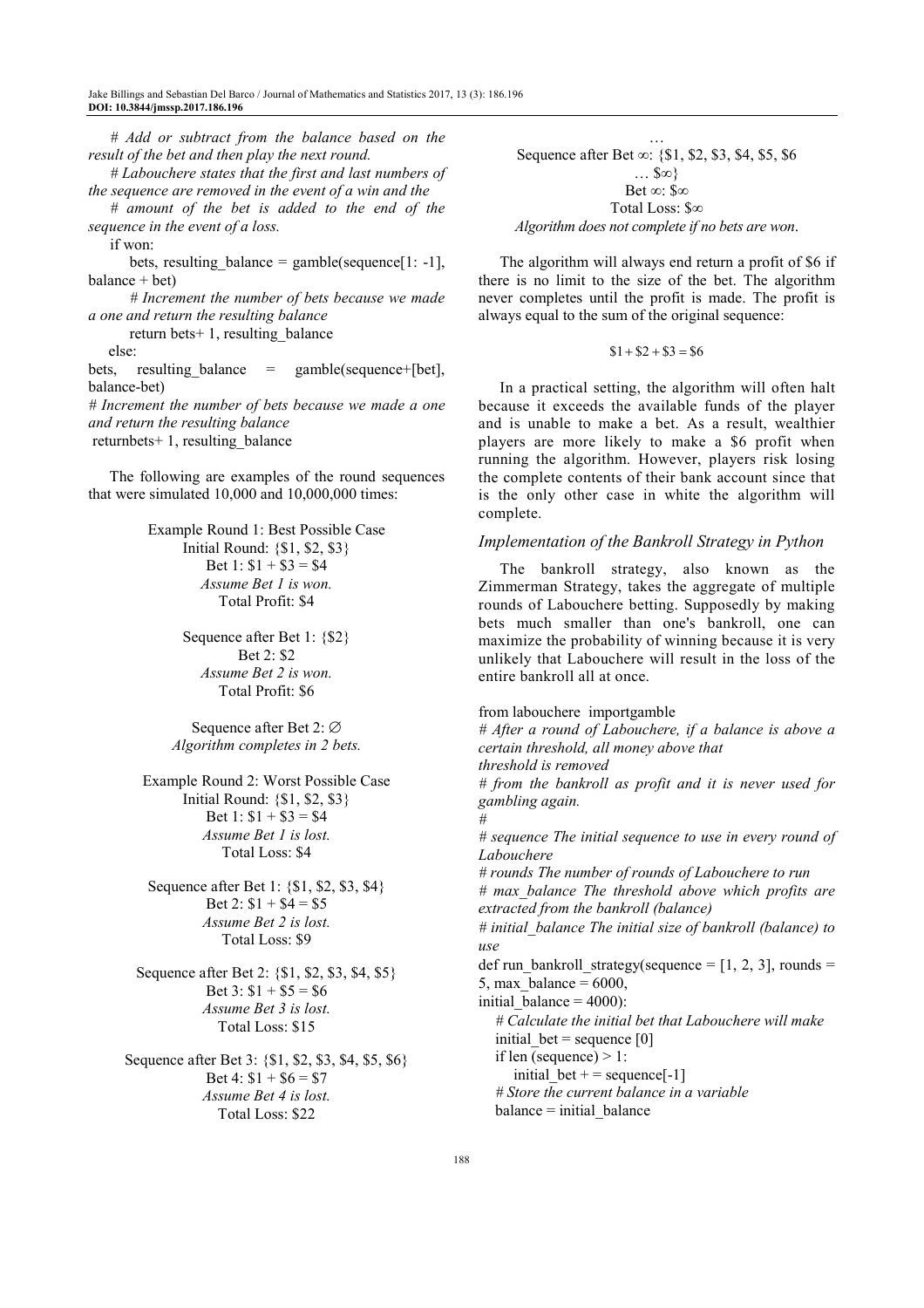*# Store the "extracted profit" or "money scraped off the top"*  extracted\_profit = 0  *# Run the number of rounds stored in the variable rounds*  for i in range  $(1,$  rounds):  *# Stop playing if you're out of money.*  if balance<initial bet:  *# print "You're broke."*  break # Run one full round of Labouchere bets, resulting balance  $=$  gamble(sequence, balance)  *# Store the new balance from Labouchere*   $balance = resulting balance$  *# Scrape off the top in accordance with the bankroll strategy*  unwanted  $m$ oney = balance-max balance if unwanted money  $> 0$ : balance -= unwanted money extracted  $profit +=$  unwanted money return (balance + extracted profit)-initial balance

### *Down Sampling of Logarithmic Data*

This listing is included to exemplify retrieval of experimental values for research. wins to bankroll downsampled() monitors the time it takes for the algorithm complete as compared to the maximum time it could take complete. Additionally, it down samples data proportionally to the order of magnitude of the bankroll. This makes processing simulations with many large bankrolls far more efficient and far more manageable in Excel.

### *# Analyzes the number of bets won*

*# returns a histogram where the number of rounds resulting in each number of bets is counted # Down samples proportionally the order of magnitude of the bankroll*  def wins to bankroll downsampled( sequence =  $[1, 2, 3]$ , min bankroll =  $0$ . max bankroll =  $400000$ . rounds per bankroll =  $10000$ , update frequency =  $2$ , downsample  $constant = 10$ :  *# Store results in a dict*  results  $= [[\text{balance}', \text{wins}', \text{losses}', \text{draws}$  *# Initialize variables for performance benchmarking*   $start = time()$ last update  $= 0$ total rounds =  $(max bankroll - min bankroll) *$ rounds per bankroll step  $= 1$ balance = min\_bankroll

 while balance < max\_bankroll:  $wins = 0$  $losses = 0$  $draws = 0$  for i in range (0, rounds\_per\_bankroll): bets, resulting balance  $=$  gamble(sequence, balance) if resulting  $b$ alance > balance: wins  $+= 1$  elif balance > resulting\_balance:  $losses += 1$  else:  $draws += 1$  *# Update a user on the progress of the simulation*   $t = time()$ if t - last update  $>$  update frequency: print completed %s/<s rounds in %s seconds. Step size: %s" % balance/step \* rounds per bankroll, total rounds, floor $(t - start)$ , step) last update  $= t$  results.append([balance, wins, losses, draws])  $balance += step$  step = floor(balance / downsample\_constant) if step  $\leq 1$ : step  $= 1$  *# Print a benchmark for how long the simulation took*   $end = time()$  print "Done in %s seconds; Avg. %s seconds/round" % ((end - start), (end - start)/total\_rounds) return results

# *Data Export and Analysis*

Relevant data from simulations written as variants of the above gamble() and run bankroll strategy() functions was exported to .csv files for analysis in Microsoft Excel.

```
# Exports each key value pair as a row in a csv file 
def export_dict_as_csv(d, name= 'export.csv'): 
 withopen (name, 'w') aswfile:
    for key ind:
      wfile.write( str (key)+ \prime + str (d[key])+ \prime n| \prime# Exports a 2D array as a csv file 
def export_array_as_csv(d, name= 'export.csv')): 
 with open (name, 'w) as w file:
     for row in d: 
        for cell in row: 
          wfile.write(str(cell)+ ',') 
       wfile.write('\n')
```
Data was exported in csv files formatted similarly to the following: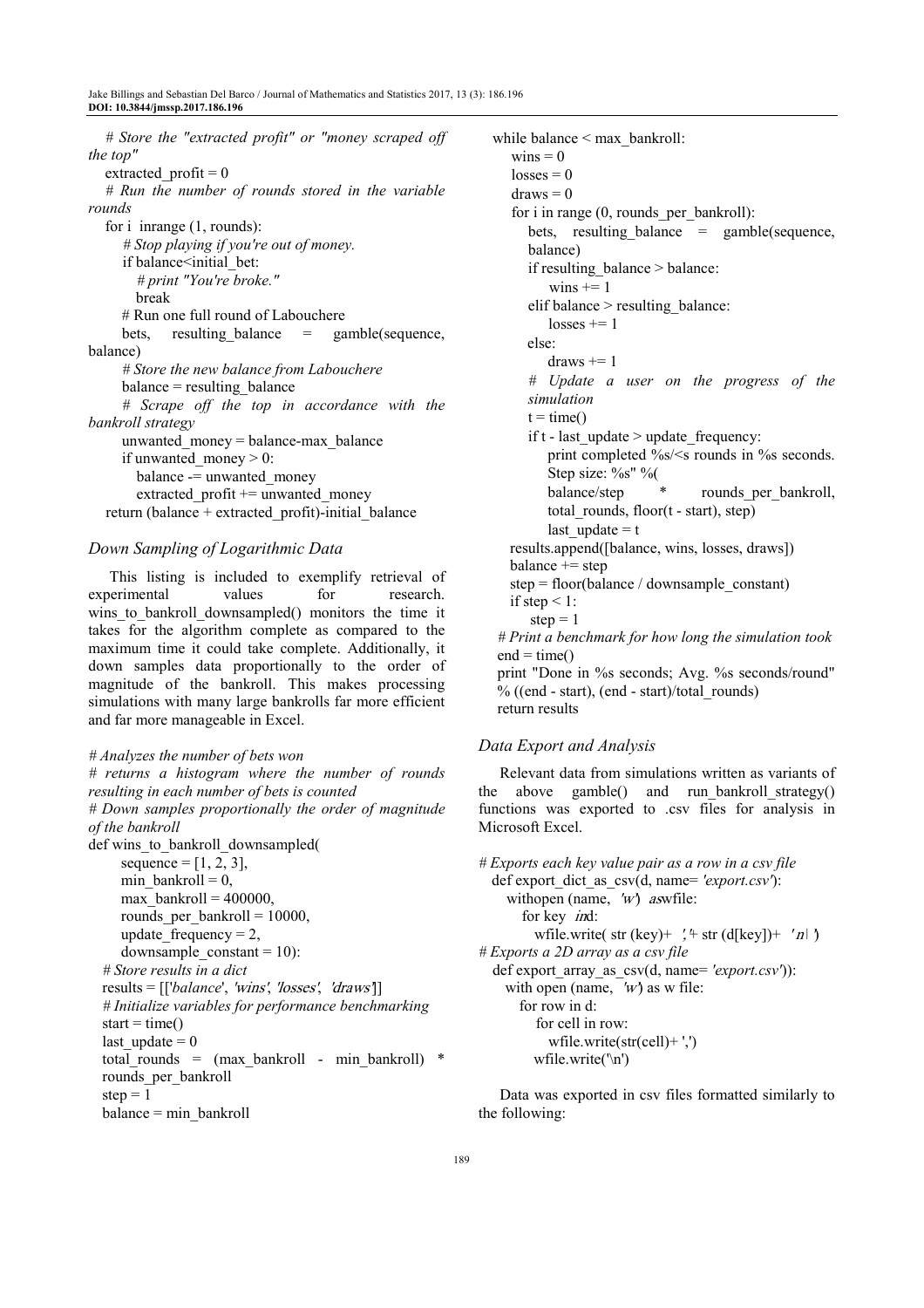All data and code used in this research is available under the MIT license at https://github.com/jakebillings/research-labouchere.

To assess the variance between the  $R^2$  values in throughout the distribution of the length of sequences before the Labouchere sequence completes, it will be necessary to assess the homogeneity of a number of bets that were placed. To do this, it will be necessary to run a bivariate case of the Gaussian multivariate distribution to assess the correlated real value of the rand om variables. This case found the probability density which was used to apply a Wald Test for homogeneity of the distribution of the number of bets before the sequence was complete.

The Bivariate case was run using the following equation:

$$
f(x,y) = \frac{1}{2\pi \cdot \sigma_x \cdot \sigma_y \sqrt{1-\rho^2}}
$$

$$
\left(-\frac{1}{2(1-\rho^2)} \left[ \frac{(x-\mu_x)^2}{\sigma_x^2} + \frac{(y-\mu_y)^2}{\sigma^2} - \frac{2\rho(x-\mu_x)(y-\mu_y)}{\sigma_x \sigma_y} \right] \right)
$$

This was found with the following assumptions:

$$
P = (x_1, x_2) = \frac{V_I}{\sigma_1 \sigma_2}
$$
  
\n
$$
\sigma_X > 0
$$
  
\n
$$
\sigma_Y > 0
$$
  
\n
$$
\mu = \left(\frac{\mu X}{\mu Y}\right)
$$
  
\n
$$
\Sigma = \begin{pmatrix} \sigma_X^2 & \rho \sigma_X \sigma_Y \\ \rho \sigma_X \sigma_Y & \sigma_Y^2 \end{pmatrix}
$$

where, *Ρ* = Correlation between *X* and *Y*.

This determined the parameters of the correlation. After this was done it was possible to run the Wald test for homogeneity on the number of bets before the sequence was complete.

To run a Wald test, it was necessary to find the maximum likelihood test statistic for the distribution of the number of bets before completion. This was found using the Poisson distribution:

$$
f(x_1, x_2, x_3, ..., x_n | \lambda)
$$
  
=  $\frac{e^{-\lambda} \lambda^{x_1}}{x_1!} \frac{e^{-\lambda} \lambda^{x_2}}{x_2!} \frac{e^{-\lambda} \lambda^{x_3}}{x_3!} ... \frac{e^{-\lambda} \lambda^{x_n}}{x_1!} = \frac{e^{-n\lambda} \lambda^{x_1}}{x_1! x_2! x_3! ... x_n!}$ 

The linearity of the logit as described by the logarithmic test statistics of the f distribution was found by using the following assumption test:

$$
\ln(f) = -n\lambda + (\ln(\lambda)) \sum x_i - \ln(\prod x_i!)
$$

This was supported by the assumption that the derivative with respect to the maximum likelihood statistical was zero:

$$
\frac{d\ln f}{d\lambda} = \frac{\sum x_i}{\lambda} - n = 0
$$

Finally, the last statistic will hold true when the previous assumptions were found:

$$
\lambda = \frac{\sum x_i}{n}
$$

Once these assumptions were tested to find the maximum likelihood test statistic, it was possible to use the Wald test for homogeneity:

$$
X^{2} = (R\theta_{n} - r)^{n} (R\theta_{n} - r) \left[ R \frac{V_{n}}{n} R^{n} \right]^{-1}
$$

Where:

 $V_n$  = Covariance matrix estimator

 $\theta_n$  = Sample Estimator of parameters

### **Results**

Figure 1 depicts a number of bets that were placed before the Labouchere sequence was terminated for 10,000 rounds. This was mapped with an exponential function  $y = 1026.3e^{-0.806x}$ . This regression equation was found to account for 93.1% of the outcomes in this experiment which can be seen by the R-squared value of  $R^{2}$  = 0.93172. After a computer simulation completed in 15.821 seconds; Avg. 1.582e-06 seconds/round with an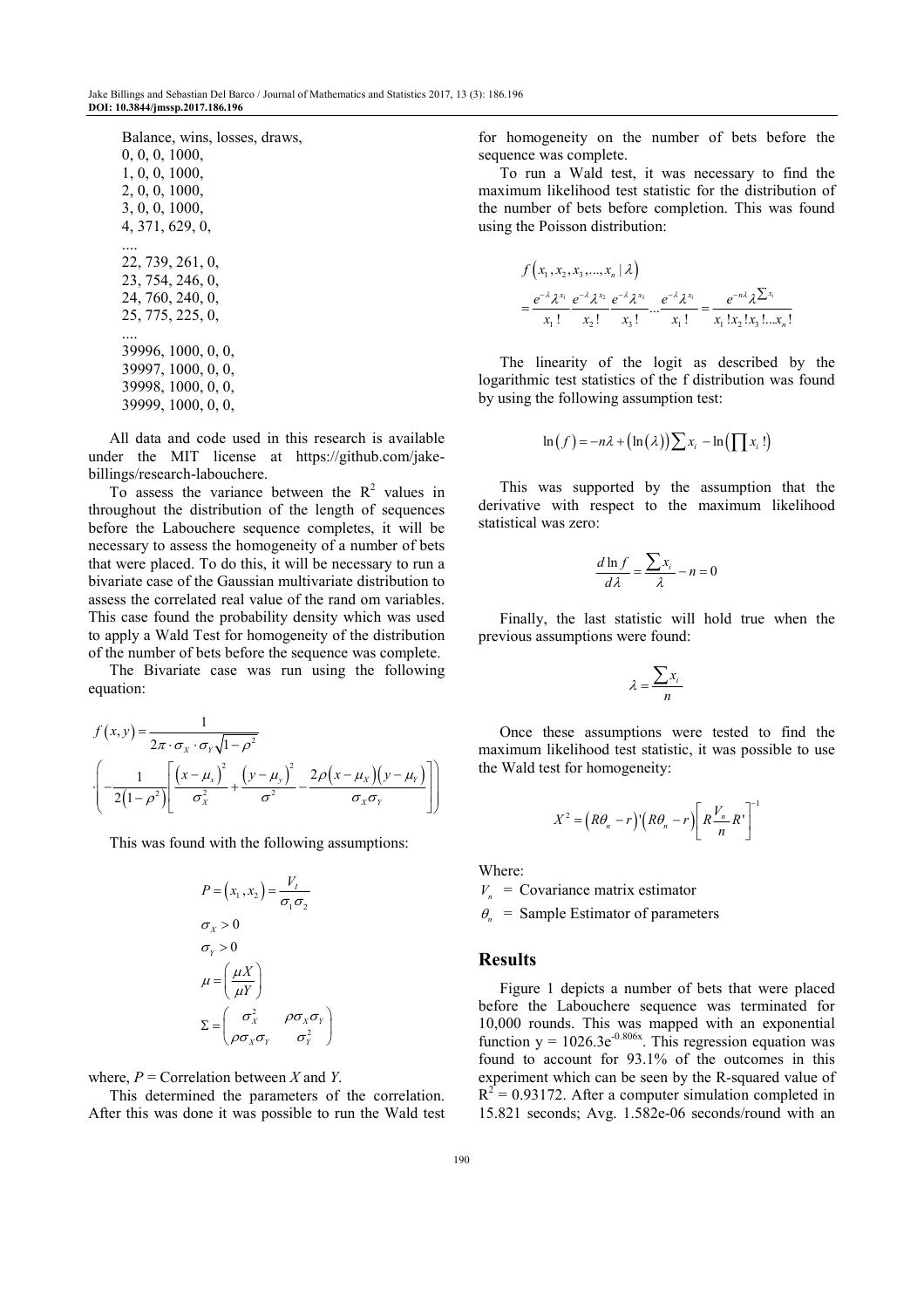initial sequence of [\$1, \$2, \$3] and an initial balance, or bank roll, of \$4,000. Figure 2 below depicts the sample distribution with 10,000,000 rounds. The next figrue demonstrates the distribution of the bets placed before each round was completed.

Figure 2 depicts a number of bets that were placed before the Labouchere sequence was terminated for 100,000,000 rounds. This was mapped with an exponential function  $y = 10^6 e^{-0.131x}$ . This regression equation was found to account for 86.9% of the outcomes in this experiment which can be seen by the R-squared value of  $R^2 = 0$ . After a computer simulation completed in 85.821 seconds; Avg. 8.582e-06 seconds/round with an initial sequence of [\$1, \$2,

\$3] and an initial balance, or bank roll, of \$4,000. The next figrue shows the games won relative to the size of the bankroll.

Based on a simulation of 10,000,000 rounds Labouchere betting, the following exponential decay regression can be used to model the number of rounds out of 10,000,000 that completed in a given number of bets with an  $R^2$  value of 0.86884:

$$
f(x) = 10^6 \cdot e^{-0.131x}
$$

where,  $f(x)$  is the number of rounds in 10,000,000 that can be expected to complete in *x* number of bets.



Fig. 1. Distribution of bets before completion for 10,000 rounds



Fig. 2. Distribution of bets before completion for 10,000,000 rounds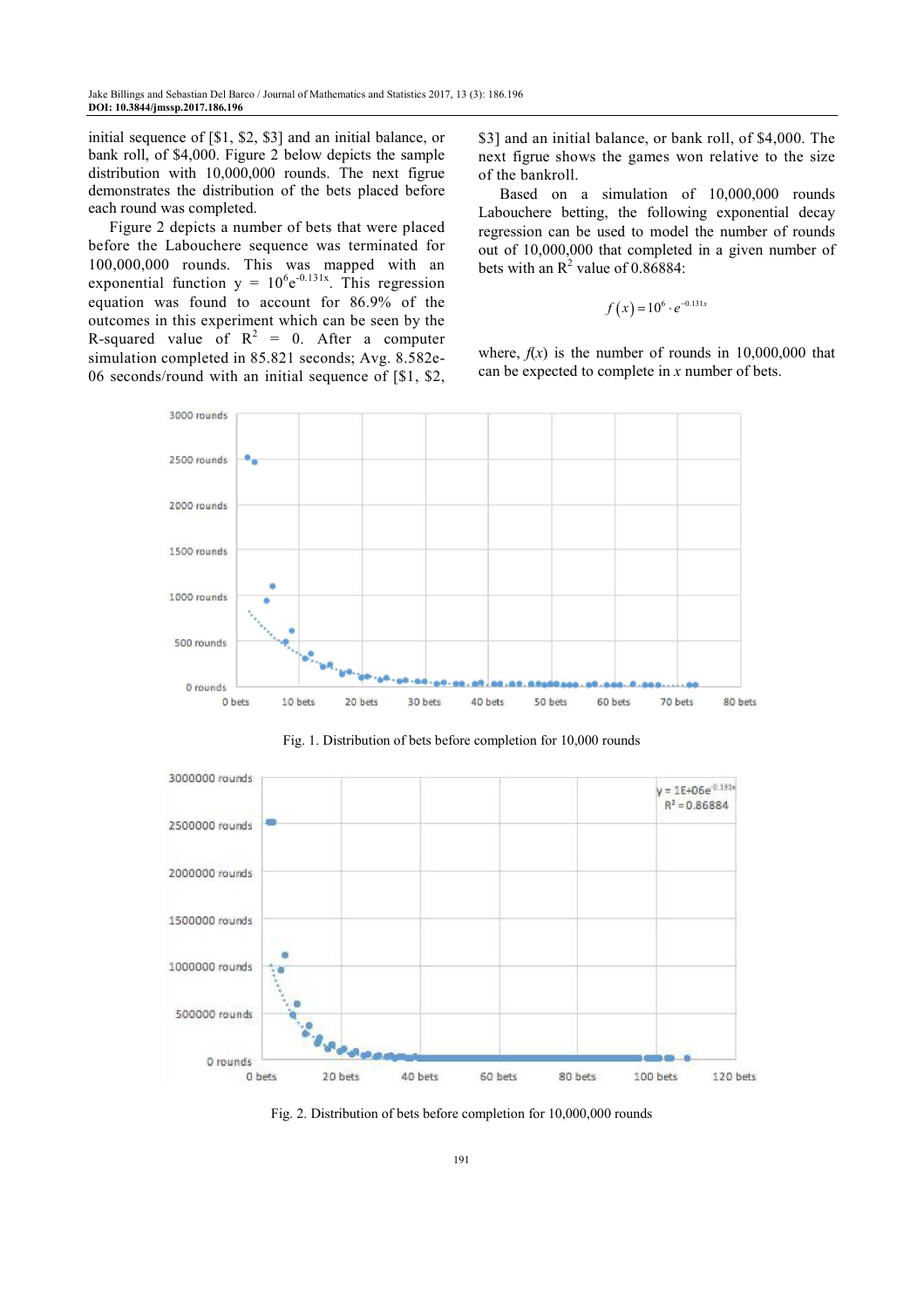To determine the probability that a single round will not complete within a given number of bets, divide the original function by 10,000,000. For instance, consider the datum at 2 bets. Approximately 2,500,000 rounds completed within approximately 2 bets:

$$
g(x) = 0.1 \cdot e^{-0.131x}
$$

where,  $g(x)$  is the probability that a single round will not complete within a given number of bets in *x* number of bets.

This is consistent with the shortest/best-case completion of an initial sequence of  $[1, 2, 3]$  in which a bet of \$4 and then a bet of \$2 are both won considering theoretical probability and regressed predictions from experimental results.  $2.5 \times 10^6$  out of  $1.0 \times 10^7$  rounds, or 25% of [1, 2, 3] rounds should complete within 2 bets.  $f(2) \approx 2.5 \times 10^6$  ( $\rho = \pm 0.7$ ). Including numerical regression inaccuracy,  $f(2) = 7.69 \times 10^5$ .  $g(2) \approx 0.25$  ( $\rho = \pm 0.7$ ). Including numerical regression inaccuracy,  $g(2) = 0.076$ .

As a result, the function  $g(x) = 0.1 \times e^{-0.131x}$  can be used to model the probability of the termination of the recursive Labouchere betting algorithm with a given number of bets. Furthermore, the probability, *ρ*, of that the algorithm has terminated after a given number of bets can be computed by integrating *g*:

$$
\rho(x) = \int_{0}^{x} g(x) + 1
$$
  
\n
$$
\rho(x) = \int_{0}^{x} 0.1 \cdot e^{-0.131x} + 1
$$
  
\n
$$
\rho(x) = -0.131 \cdot e^{-0.131x} + 1
$$

It is expected that as the number of bets approaches infinity, the probability of algorithmic termination approaches 1:

$$
\lim_{x\to\infty}\rho(x)=1
$$

With numeric regression inaccuracy of  $\rho = \pm 0.7$ :

$$
\lim_{x\to\infty}\rho(x)\approx 0.763
$$

Figure 3 depicts the amount of games that were won vs. the amount of games that were lost relative to each other with respect to the size of the bank roll or the initial capital. This was done for multiple tests with 1000 games or sequences run. This was done for a bankroll size that started with a bankroll of \$5 to a bankroll of \$500,000. The next figrue depicts the capital balance relative to the amount of bets taken.

Based on analysis of the probability tree, it is clear that players with infinite available capital should always profit from the Labouchère betting system. All branches eventually lead to a profit of the sum of the initial sequence if the player never runs out of capital. Consider a function that models the probability of profiting from a round of Labouchère. The limit of ρ(x) as x approaches infinity should be 1:

$$
\lim_{x\to s\infty}\rho(x)=1
$$

Additionally,  $\rho(x)$  should be modeled by the experimental data collected in the simulation that includes 10,000 bets at each bankroll value between \$0 and \$1.0×10<sup>6</sup>. Consider  $f(x)$ , which is the number of simulated rounds won out of 10,000 rounds with an initial sequence of [\$1, \$2, \$3] and available capital *x*:

$$
f(x) \approx 10,000 \cdot \rho(x)
$$

Ergo:

$$
\lim_{x \to 8\infty} f(x) = 10,000
$$

As a result, regarding the probability of success in relation to available capital, the experimental results are consistent with theoretical predictions. Larger amounts of available capital increase the probability of a positive return using the system.

Figure 4 depicts the amount of capital available to a player in simulated dollars vs. the number of bets that were placed for one simulation of repeated Labouchère. Every time a round terminated, another began with the new balance. This was shown for bets that were made with an initial capital of \$4,000. It is apparent from the graph, that a player received almost linear increase in capital until almost 6,000 bets were placed. At this point, the player faced too many sequential losses. As a result, the bet size required to continue exceeded available capital and the player lost all available funds. This graph exemplifies the psychological temptation players may feel to continue playing given that their profit appears very consistent despite occasional dips. the next table demonstrates a linear profit that is generated from the bankroll strategy.

Consider a function  $b(x)$  that describes the balance of a player's bankroll after *x* bets for the above simulation.

$$
x \in \mathbb{Z}
$$
  

$$
b(0) = b_i = $4,000
$$

The value of  $b(x)$  at any x depends on the probabilistic behavior of the bets placed. However:

 $\lim_{x\to s} b(x) = $0$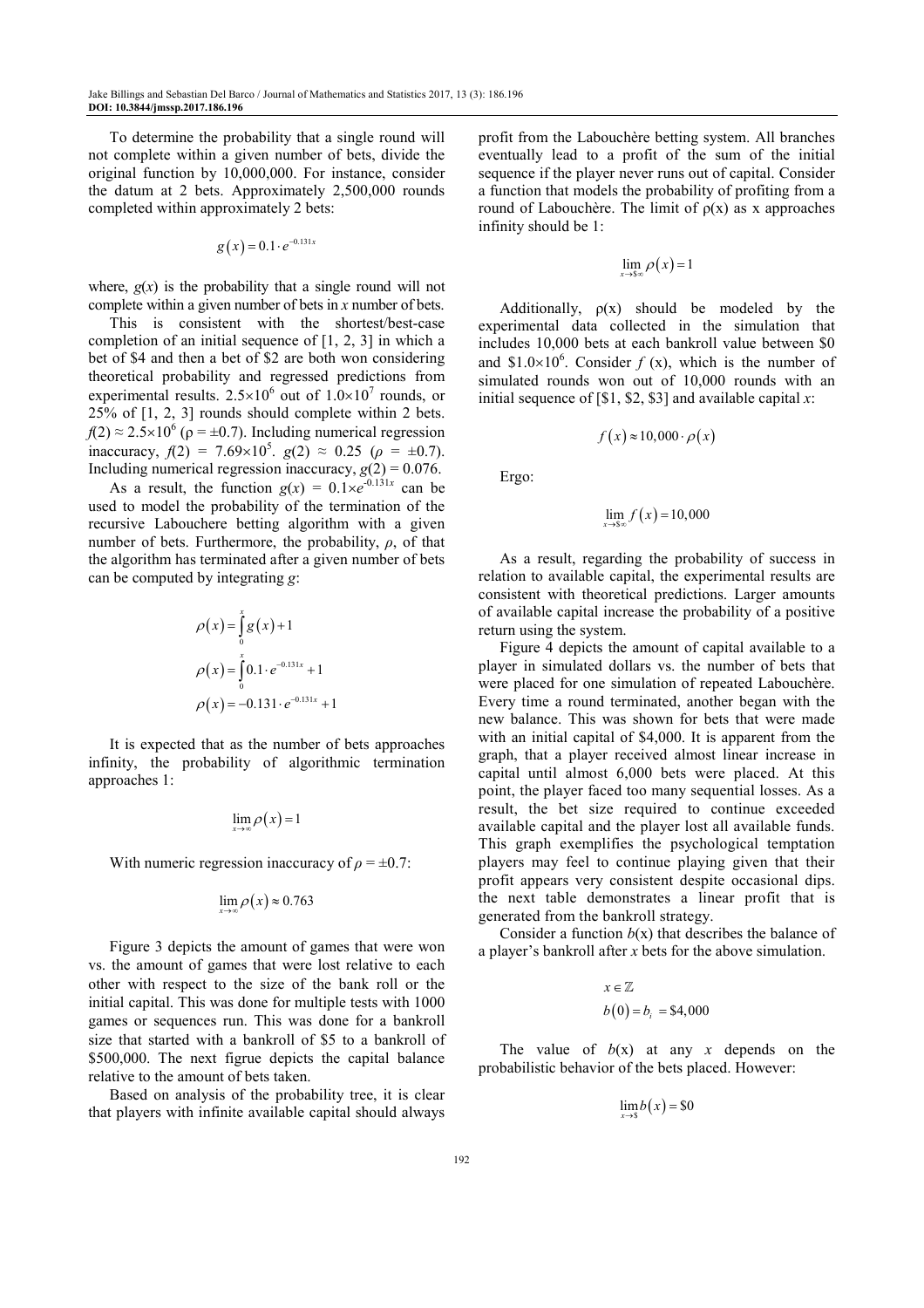Jake Billings and Sebastian Del Barco / Journal of Mathematics and Statistics 2017, 13 (3): 186.196 **DOI: 10.3844/jmssp.2017.186.196** 







Fig. 4. Capital balance Vs. number of bets placed



Fig. 5. Profit extracted from bankroll strategy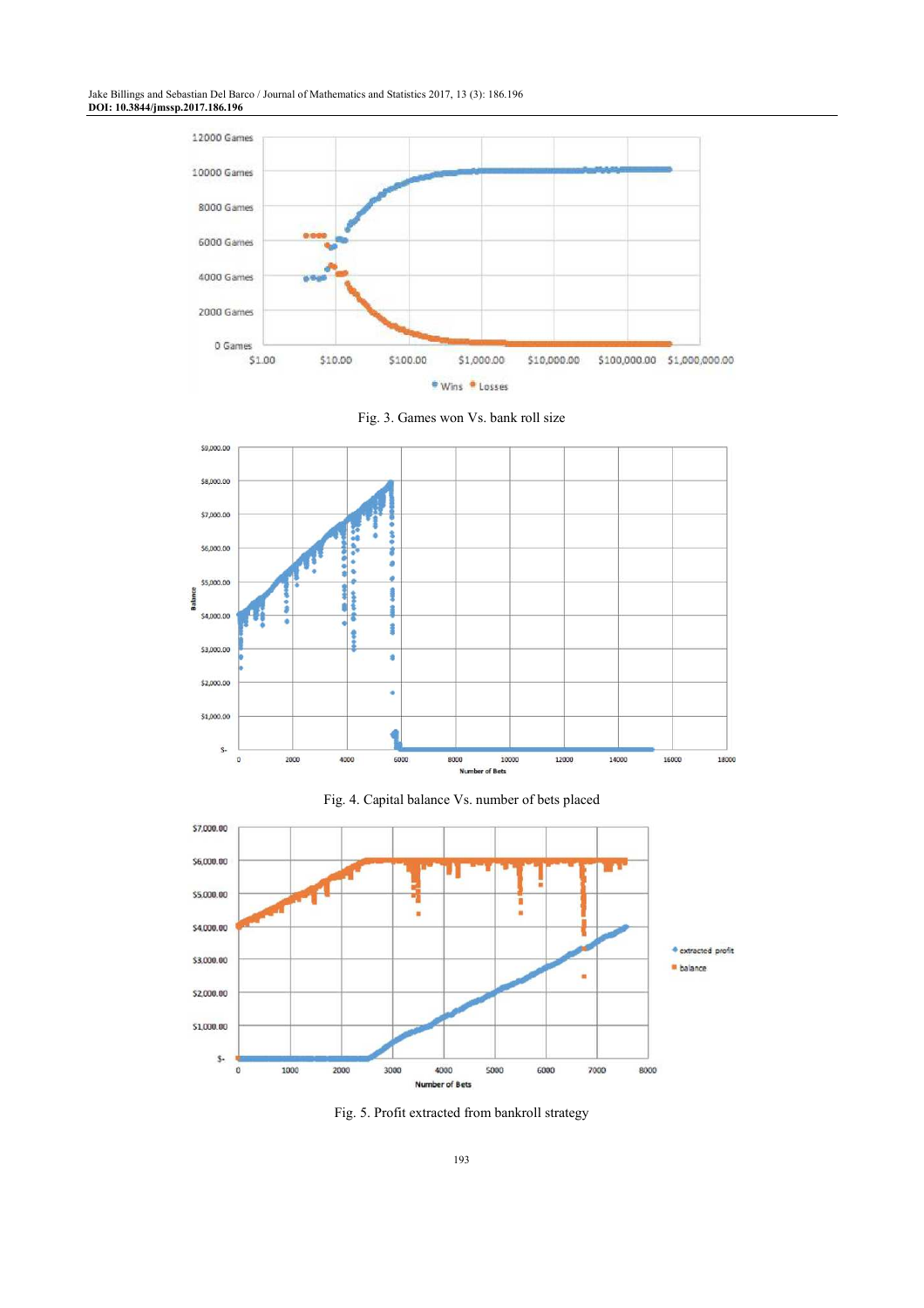Because eventually, a loss streak will result in a bet size that exceeds a player's available capital. The bankroll strategy seeks to mitigate the risks of losing the entire bankroll by extracting profit once a player's bankroll, or available capital reaches a certain predetermined level.

Figure 5 demonstrates the potential profitability of the bankroll strategy under favorable conditions of repeated Labouchére with a starting balance of \$4,000 and a bankroll threshold of \$6,000. Any profit the player made that brought the balance of the bankroll above \$6,000 was extracted. These extracted funds grew steadily since they were no longer available for gambling. Profit for the bankroll strategy is calculated as the sum of the bankroll and the extracted profit. The next figure describes the results of continuing the bankroll strategy and the loss that is eventually experienced:

$$
P(x) = p(x) + b(x) - b(0)
$$

Where:

 $p(x)$  = Extracted profit

 $b(x)$  = Value of bankroll

 $b(0)$  = The initial value of the bankroll  $P(x) =$  Net profit

*x* = The number of bets performed

In this use of the strategy, the player profited approximately \$6,000 in the 7500 bets the simulation ran for. However, the bankroll strategy does not guarantee positive returns. Once the player's extracted profit is greater than the initial value of the bankroll, the player has profited and will not experience a net loss compared to their initial bankroll from further playing:

When 
$$
p(x) > b(0)
$$
,  
 $P(x) > 0$ 

Figure 6 exemplifies a complete loss within 1600 bets despite perfect implementation of the bankroll strategy with a starting balance of \$4,000 and a threshold of \$6,000. The player experiences a losing streak near 700 bets before even reaching the threshold to extract profit from the bankroll. The initial loss streak nearly exceeds the player's bankroll. The player's balance then climbs from \$500 to nearly \$1,200 before experiencing another loss streak that brings the player's bankroll to 0. The next figure demonstrates the results gathered from the test of homogeneity.

In other words, a player must double their money in order to guarantee a return from the bankroll strategy. However, if a player can double their money, their net profit is then guaranteed as the extracted profit is no longer used for gambling. However, it should be noted that players always risk the loss of their entire bankroll while gambling using the Labouchére system.



Fig. 6. Loss experienced with bankroll strategy

| <b>Test Statistic</b> | Value   | Test        | Significance |
|-----------------------|---------|-------------|--------------|
| <b>First R Square</b> | 0.93172 | Homogeneity | .000         |
| Second R Square       | 0.86884 | Homogeneity | .000         |

Fig. 7. Wald test for homogeneity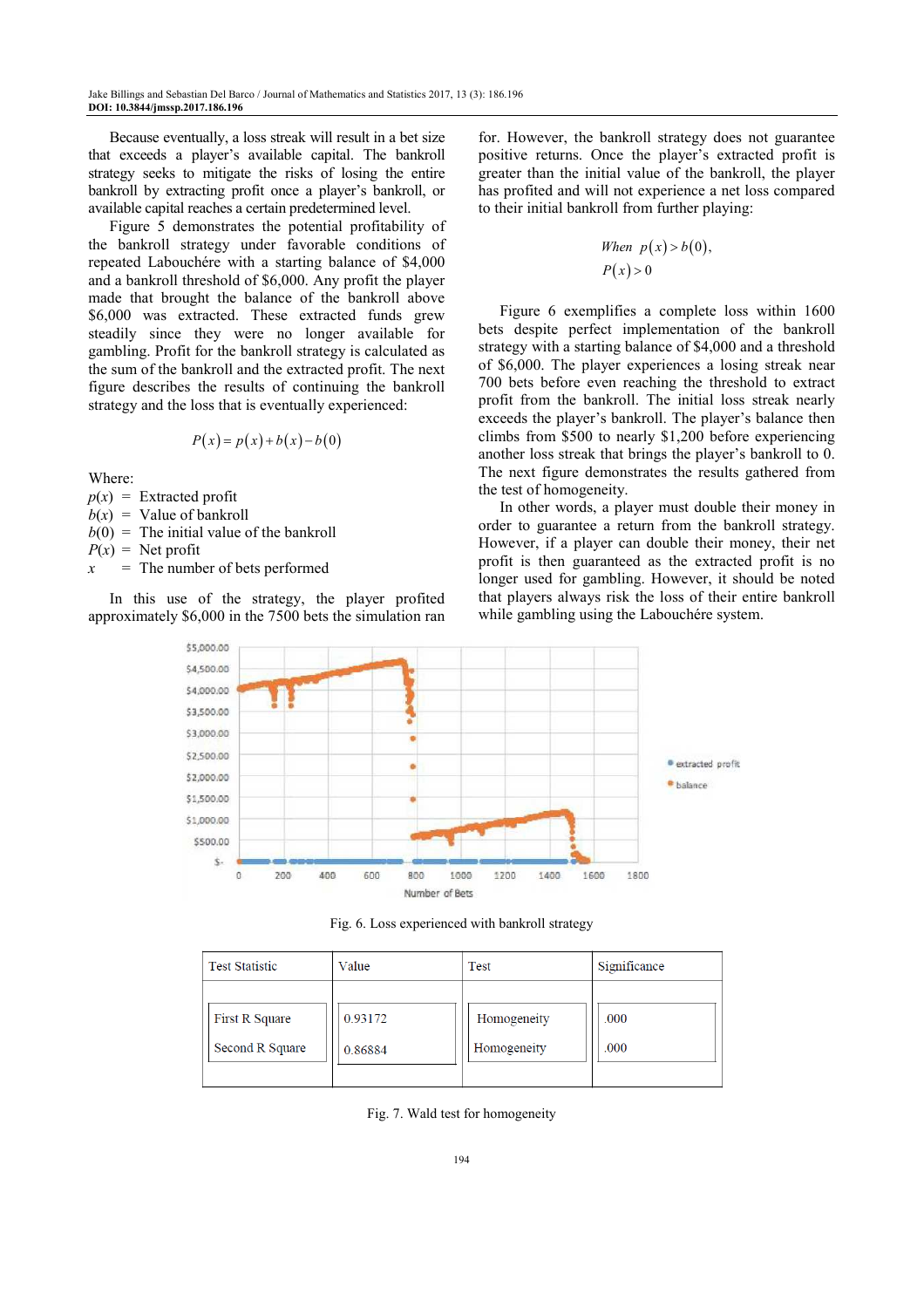Figure 7 showcases the outcome of the test for homogeneity. This test was run to determine the difference and homogeneity of the first and second R-Squared value. Based on this test, with a confidence of 95% or at an alpha level of  $\alpha = 0.05$ , it was found that there was a statistically significant difference between the R-Squared value of the 10,000 sample simulation and the 10,000,000 sample simulation.

### **Discussion**

This study determined used a computational simulation to predict the results of applying a Labouchere Sequence on a betting system with a dichotomous outcome of a gain or a loss. The simulation was run using Python which may have introduced confounding variables. The results that were produced were empirical results that were calculated by a pseudorand om generator which produced the results displayed (Makri and Psillakis, 2016). This may generate an inaccuracy in the results as the sample size for a number of bets that were gathered increased. This may have been quantified because of the change in accuracy of the  $R^2$  value for the bankroll size of 10,000 bets to 10,000,000 bets. This change in  $R^2$  resulted in a change in the accuracy of the measurement of about 6% which was directly affected by the increase in a number of rounds that were simulated. Overall, the inaccuracy of the computer simulation limits the application of results from this study because the inaccuracy is not quantified. Correspondingly, a future investigation would be required to specifically and accurately quantify the inaccuracy that is generated from the Labouchere sequence simulation that was created for this study.

The ability to quantify and therefore assess the relationship between the distribution of bets before the completion of a sequence is limited based on the observed decrease in accuracy. There was a significant different between the accuracy of  $R^2$  value that was measured in both tests which were a different of 3 orders of magnitude. This was tested with the Wald test statistics for homogeneity which determined that the difference between the R-square value of the first and second distribution of bets. This confirmed the assumption that there the difference in accuracy changes with a significant change in sample size that was measured. Therefore, as the sample size increased the inaccuracy of the model decreased. Correspondingly, the variance explanation as found by the  $R^2$  value decreases as the sample size increases.

# **Conclusion**

It was found that the algorithm for Labouchére completes nondeterministically. The probability of termination of a round can be modeled with the

following exponential decay regression equation:  $f(x) =$ 1026.3e-0.806x. However, it was found that the accuracy of this regression equation decreased by a statistically significant difference as tested by the homogeneity Wald Test when the sample size increased which limits its application. The probability that a Labouchere sequence will finish provided a number of bets was modeled again with a similar equation for the Labouchere sequence simulation for the test with 10,000,000 samples. The equation that was found using this sample size was found with the exponential decay function  $f(x) = 10^6 e^{-0.131x}$ . Although there was a statistically significant difference between the R-Squared value and therefore the accuracy, the conclusions drawn from the first test with 10,000 samples is consistent with the conclusion that can be drawn from the 10,000,000 sample simulation.

The Labouchere sequence strategy was simulated to determine whether or not a player will be able to generate a return on the gamble. It was found that only a player with an infinite amount of capital is capable of profiting from the Labouchere betting system. This was found because a player with an infinite amount of capital would be capable of surmounting the eventful loss pattern that was found by running the simulation. This loss pattern was averted in many cases where the sequence was terminated, however, it was determined a great enough loss pattern would result in the complete loss of the initial capital. A player with enough capital to surpass these loss patterns would then be capable of consistently generating a profit from the gamble. Therefore, this player would be capable of generating a profit equal to the sum of the initial sequence that is run. However, in a practical setting, a given player with some amount of capital would not be capable of generating a consistent profit equal to the sum of the first sequence in the long run because the player does not have enough capital. This was confirmed through the analysis of the bankroll size vs. a number of games that were won. It was shown that as the size of the bankroll increased, a number of games that were won correspondingly increased. This supported the practical conclusion drawn from this simulation that a player would not be able to circumvent the loss experienced from a game.

The gambler's fallacy that is experienced by many players was examined through this simulation through the analysis of bankroll and a number of bets that were placed in a game. It is known that a player in a game with any probability of losing, will eventually experience a loss (Marmurek *et al*., 2015). The structure of a Labouchere sequence magnifies the loss that players may experience (Nuida *et al*., 2012). However, players experiencing gambler's fallacy may ignore this eventual reality which results in a loss of capital. This was investigated and confirmed to apply for the Labouchere